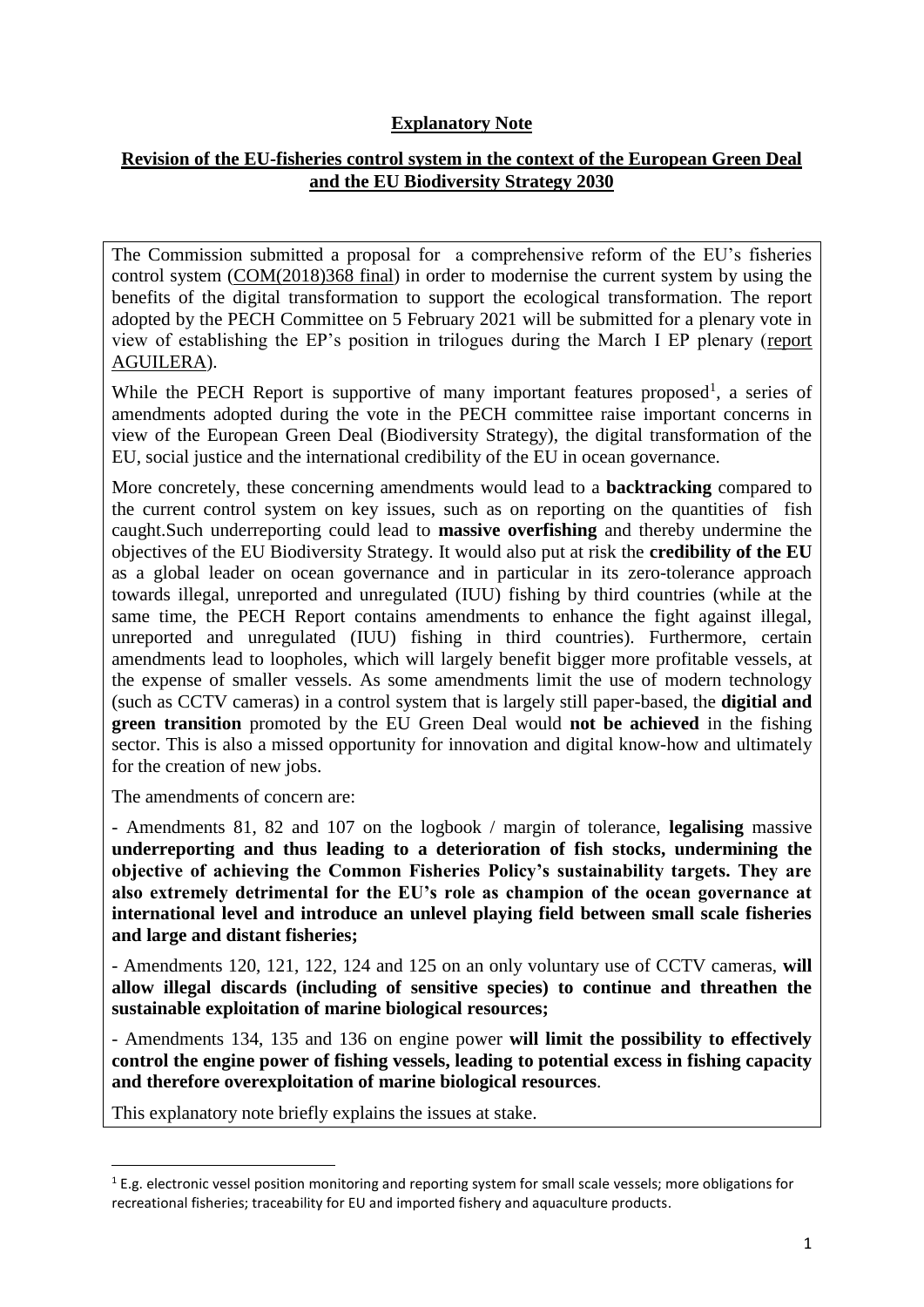The unsustainable use of the sea and the overexploitation of natural resources are the most important drivers of biodiversity loss according to the **EU Biodiversity strategy of 2020**.

The only way for the Union to ensure that fishing activities remain at sustainable levels and prevent overfishing is to obtain **accurate fisheries data**, to **prevent illegal discards** of unwanted fish in line the Landing Obligation and to have adequate tools to **control fishing capacity**. In addition, these tools are needed to protect marine sensitive species (i.e. dolphins) and marine protected areas.

### **Accurate fisheries data, proper control of fishing capacity and ensuring control and prevention of discards are necessary to achieve sustainable fishing, restore biodiversity and achieve the objectives of the Green Deal.**

The investments necessary in order to implement controls tools foreseen under the Commission proposal on the EU-fisheries control system are supported by the European Maritime Fisheries and Aquaculture Fund (EMFAF).

The amendments listed above provide important loopholes in the control of large fishing vessels in contrast to the new control measures developed for small scale and recreational fisheries.

There are 3 main areas of concerns:

### **1. Legalising underreporting**

#### *What is at stake?*

**Amendments 81, 82 and 107 will legalise underreporting of catches, will lead to overexploitation and deterioration of fish stocks and will undermine the objective of achieving the CFP's sustainability targets (i.e. achieving the Maximum Sustainable Yield (MSY)). For this reason, it is essential that the existing rules on the logbook and the margin of tolerance are not relaxed. A relaxation of the rules on the logbook and margin of tolerance poses a direct threat to the sustainability of EU fishing.**

**By promoting and rewarding underreporting, those amendments are extremely detrimental for the role of the EU as champion of improved ocean governance at international level.**

### *What is the margin of tolerance (MOT?)*

Fishing operators and vessels masters play a very important role in ensuring that their catches do not go beyond the maximum quotas allocated to them/to their Member State. Exceeding those quotas leads to unsustainable fishing and over time to depletion of fishing stocks and to disruption of the marine ecosystem. Therefore, masters are requested to report their catches in the **fishing logbook** while at sea. This report is done in kg by species, and based on masters' estimations.

In order to account for the level of uncertainties in such estimation, more than 10 years ago, when the EU Fisheries Control Regulation (EC) No 1224/2009 was conceived, EU masters were granted a generous blanket tolerance (*margin of tolerance*) of 10% in their estimations per species. Prior to 2009, in 1983 the general tolerance was set at 20%, while tolerance of 8% was adopted in the 2000s for several stocks subject to multiannual recovery plans.

Techniques and technologies available today and in use on board the large majority of fishing vessels, in particular the larger ones, make it possible to estimate catches much more accurately than 10% while at sea.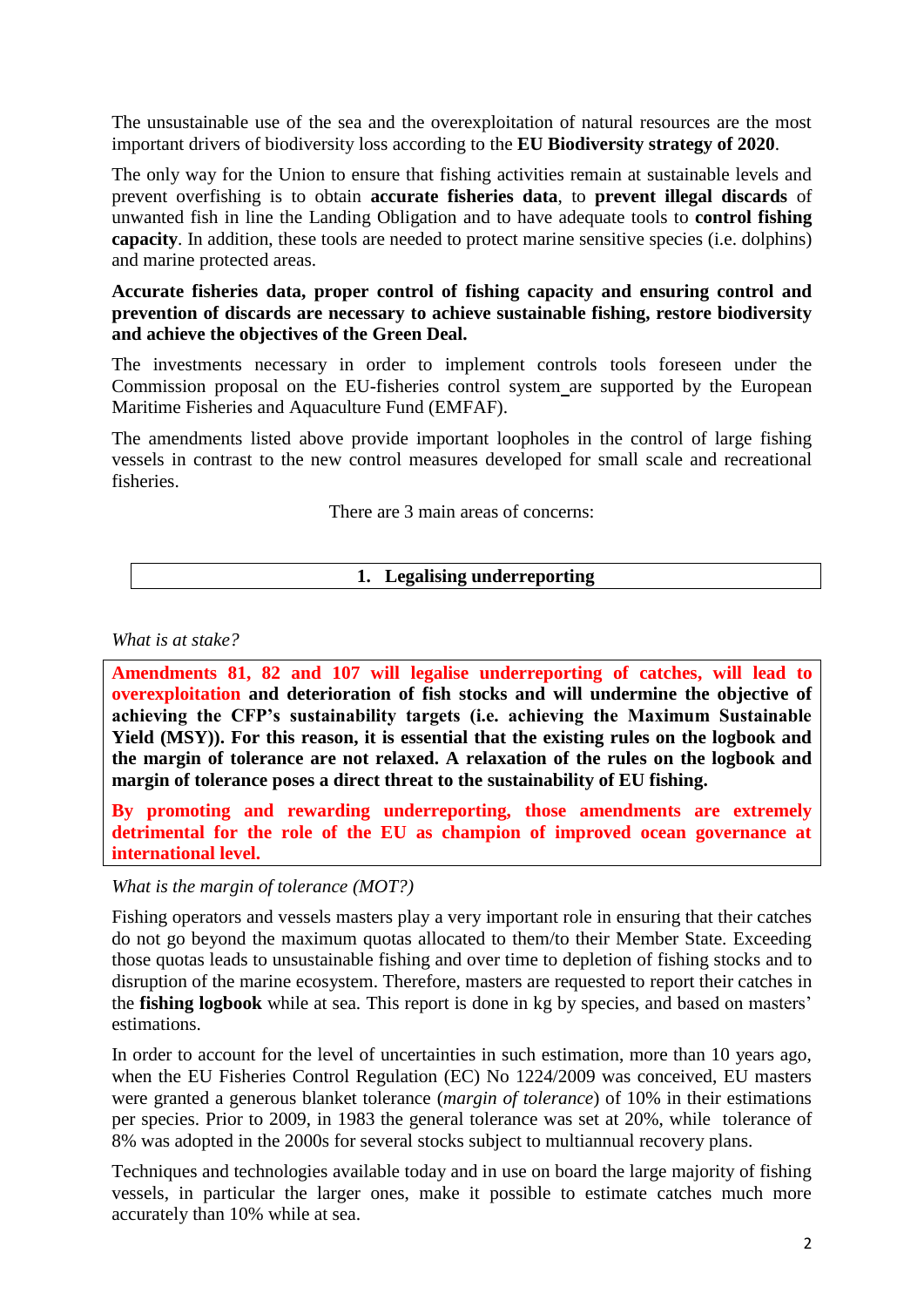In conclusion, **masters are able to know exactly the quantity and value of the fish they have on board with a minimum margin of error.** In many cases, the catches are even sold before landing, which requires masters and vessels' owners to have a precise account of the quantities on board.

*Why is setting a margin of tolerance so important?* 

Because it is the best incentive to avoid underreporting by operators, given that only a small percentage of landings are inspected.

Operators can be in fact tempted to misreport the quantities of fishery products in the fishing logbook and other catch registration documents such as landing declarations and sales notes. By doing so, some operators can **circumvent quota restrictions, "stretch" fishing opportunities** and stand to make **greater profits.** This is not only **detrimental** for the **marine ecosystem,** but also creates conditions of **unfair competition** among operators, penalising honest fishers, and may also imply **tax evasion** in the worst cases.

The rules on the margin of tolerance in the Control Regulation, **serve to mitigate the extent to which this misreporting can take place**. In case the declaration by the master is found in breach of the margin of tolerance, the control authorities will apply proportionate sanctions/follow-up actions depending on their national law and on the gravity of the violation.

#### *What are the gains with a higher margin of tolerance*

**.** 

The level of **misreporting –** and of the gains for operators- may be up to **twice as** the value of the margin of tolerance**.** This means that a margin of tolerance of 10%, could 'hide' **misreporting up to 20%** of the actual catches.

Example: Tropical tunas (fished by the EU fleet in West Africa and in the Indian Ocean in the waters of developing countries thanks to bilateral agreements concluded by the EU)

| A. Real catches on board (yellowfin tuna):      | $110.000 \text{ kg}$ |
|-------------------------------------------------|----------------------|
| B. Catches declared in the logbook:             | $100.000 \text{ kg}$ |
| C. No inspections at landing                    |                      |
| D. Catches declared in the landing declaration: | $90.000 \text{ kg}$  |

The difference between A/B and B/D is each time within the 10%, thus compliant with the maximu error allowed in EU law. However, the net gain for underreporting (A-D) equals to almost 20%**.**

**Amendments 81 and 82** increase of margin of tolerance **from 10% to 20%** for small pelagic<sup>2</sup> fisheries (e.g. mackerel, herring, blue whiting, sprat) and **from 10% to 25%** for tuna species (e.g. the pricy bluefin tuna, yellowfin tuna, albacore tuna). Amendment 107 increases the margin of tolerance for transhipments from 10% to 15%. This elevates the risk and magnitude of underreporting and overfishing, with **no risk of sanction** for the operator. In other words, these amendments **legalise underreporting** and **erase amost 40 years** of successive EU Directives and Regulations, by bringing the standards of the European Union on catch reporting and control and on fighting unreported fishing **back to 1983** while fisheries technology on board and equipment allowing the precise estimation of quantities and catch composion have only dramatically increased.

 $2$  Small pelagic species account for the top species landed every year in the EU with Atlantic herring amounting to about 800.000 tons, mackerel to 450.000 tons, sprat to 400.000 tons and blue whiting 300.000 tons.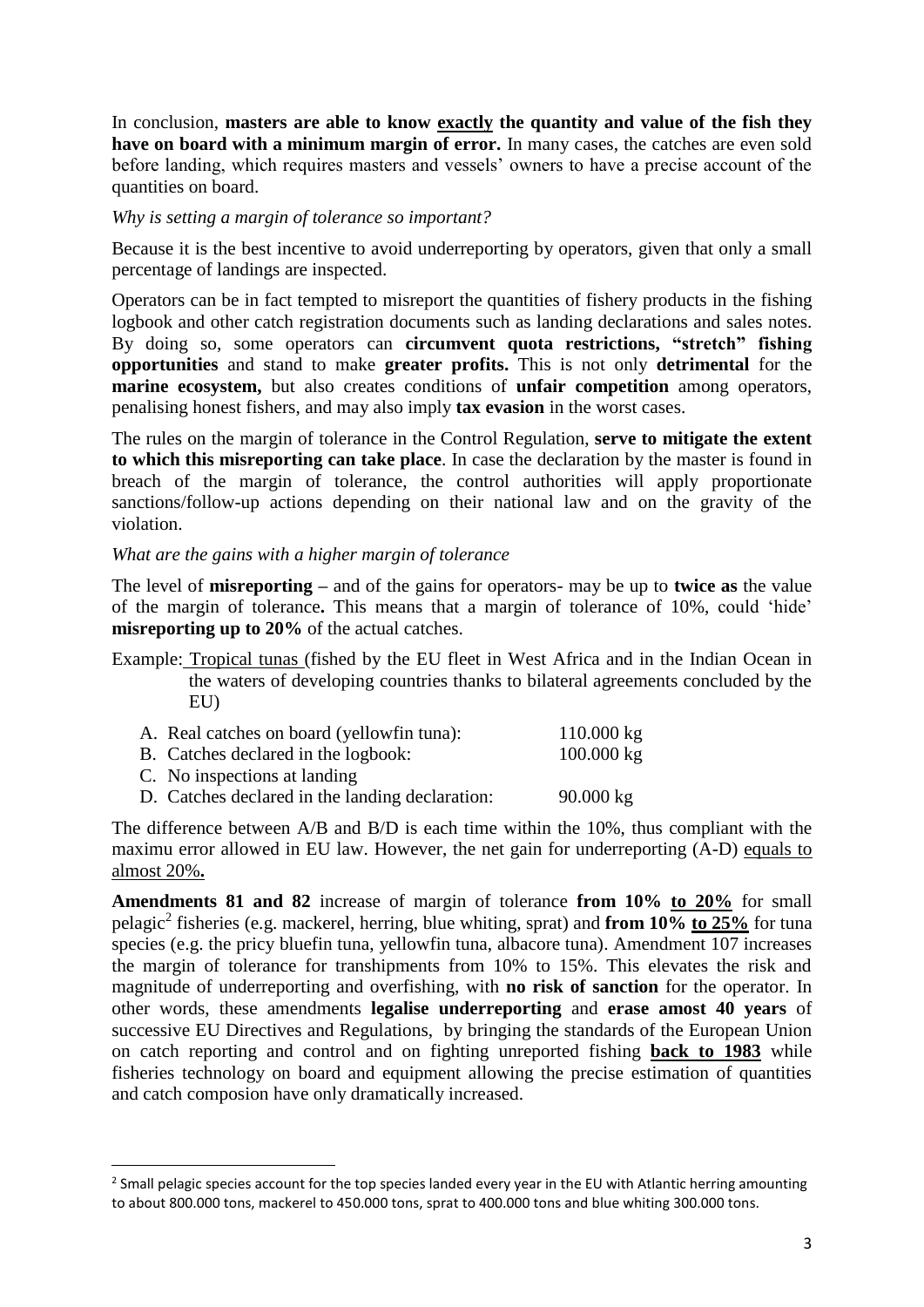A **margin of tolerance of 20% could lead to 40% of potential underreporting** of catches of small pelagic species, and **a margin of tolerance of 25% could lead to up to 50% of underreporting** of catches of tuna species.

Some examples on specific species:

- $\Rightarrow$  Catches of mackerel by the EU fleet (average 2017-2018): 445,000 tonnes. With the proposed amendment, misreporting by operators at almost no risk of being controlled by the authorities could be as high as 178,000 tonnes (40 %).
- $\Rightarrow$  Catches of vellowfin tuna species by the EU fleet in the Indian Ocean (2019): 72,000 tonnes.

With the proposed amendment, misreporting by operators at almost no risk of being controlled by the authorities could be as high as  $36,000$  tonnes<sup>3</sup> (50 %).

 $\Rightarrow$  Catches of Bluefin tuna by the EU fleet in the West Atlantic and Med (2019): 16,500 tonnes.

With the proposed amendment, misreporting by operators at almost no risk of being controlled by the authorities could be as high as 8,250 tonnes (50 %).

# **2. Prevention of illegal discards of fish stocks and sensitive species**

### *What is at stake?*

**Amendments 120, 121, 124 and 125 will allow illegal discards to continue undetected and threathen the sustainable exploitation of marine biological resources.**

# *EU policy on discards of marine biological resources*

Illegal discarding by fishing vessels constitute a substantial waste and is a threat to the sustainable exploitation of marine biological resources.

The obligation to record discards in the fishing logbook has been in force for more than 10 years. However this obligation is generally not respected and it has been practically impossible to enforce.

This is the reason why the reformed Common Fisheries Policy (CFP) in 2013 introduced the *"landing obligation*" as a core element. The landing obligation requires that catches are brought on board fishing vessels, recorded, landed and counted against quotas. This effectively introduces a **prohibition to discard** marine resources<sup>4</sup> and reinforces the obligation to **record all catches**, including the quantities discarded.

In order to compensate fishers for having to keep on board and land undersize catches<sup>5</sup>, which cannot be marketed for human consumption, substantial **quota increases** were granted.

**.** 

<sup>&</sup>lt;sup>3</sup> Equalling to

<sup>4</sup> The landing obligation includes exemption for de minimis quantities, species with high survivability, prohibited species and fish which are predator damaged, which may be discarded. But all those catches must be fully documented in the fishing logbook. There are also thresholds and conditions associated with the de minimis and high survivability exemptions which Member States have a duty to enforce.

<sup>&</sup>lt;sup>5</sup> Referred to as below minimum conservation reference size catches.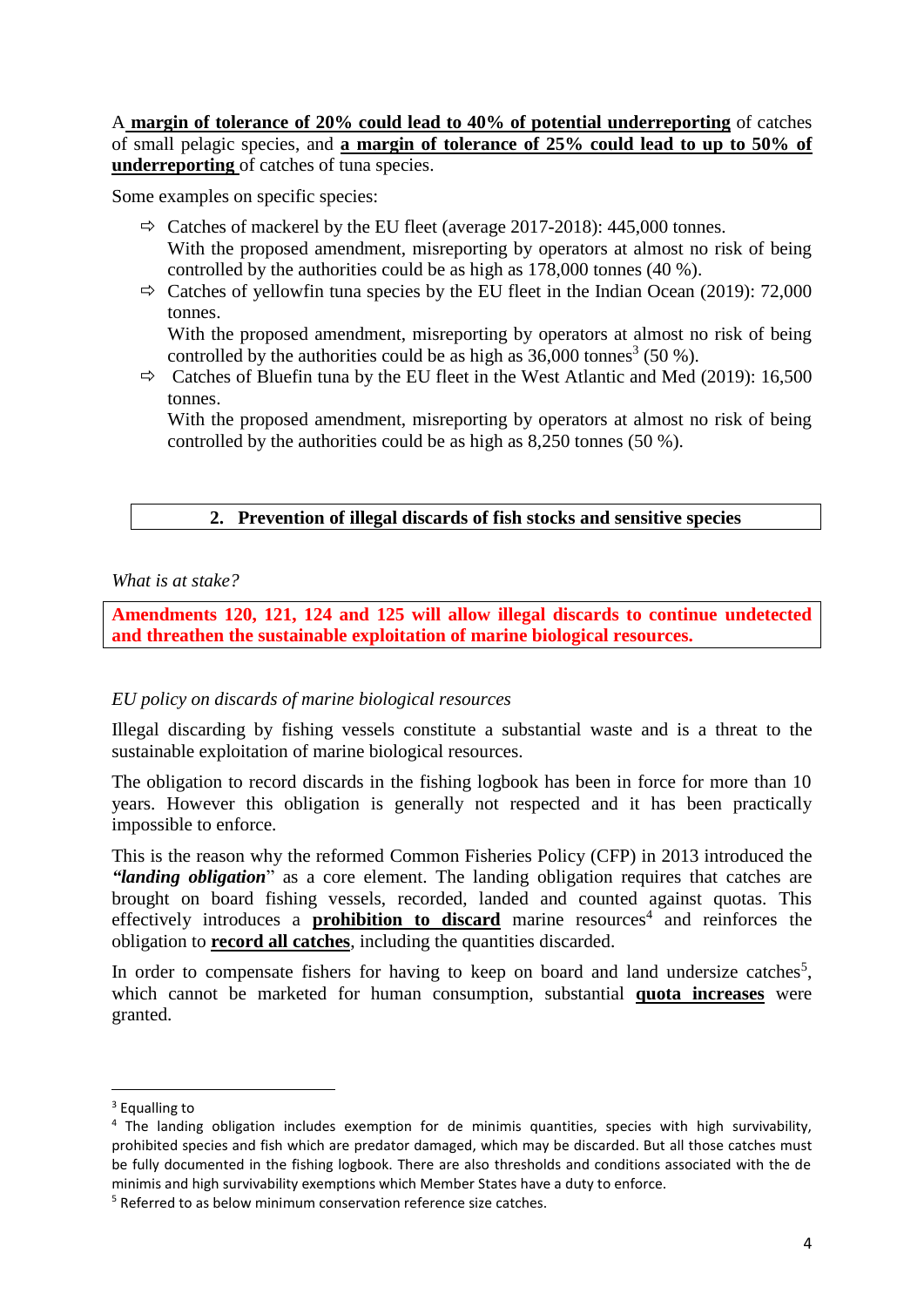To date, there is a **widespread non-compliance** with the landing obligation. European Commission audit reports, compliance evaluation reports by the European Fisheries Control Agency (EFCA), Member States' reports and non-governmental agencies reports all indicate that extensive illegal and **undocumented** discarding continues.

In addition masters of fishing vessels **do not in general comply** with their obligation to record by-catches and discards of **sensitive species, such as marine mammals**.

### *Why are traditional control tools ineffective?*

With traditional control tools these violations get undetected and since the landing obligation was introduced in 2015 there was almost **no confirmed infringements** by any Member State in relation to the illegal/unreported discarding of catches.

Traditional control tools include **inspections at sea.** They only apply to a **small minority** of cases. Operators are **unlikely to discard** illegally **during** an inspection. Inspections at sea cannot control discarding before or after an inspection event and aerial surveillance cannot verify if observed discarding is legal or illegal. Observers on board are not a viable option either, as there is insufficient accommodation space on board most vessel, it would be too costy to deploy observers on large numbers of vessels, they are not active 24h/24 and there are often security issues for the observers on board identifying non compliances.

The **only viable means** for Member States to fulfil their duty to ensure control and enforcement of the landing obligation is by the introduction **closed-circuit television** (CCTV) systems. The use of artificial intelligence would facilitate the reviewing of CCTV footage. The effectivness CCTV systems has been demonstrated in several Member State trials and is being **increasingly used in fisheries around the world** for a variety of fisheries control issues (Canada, New Zealand, Chile). For this reason, the Commission proposal included **the mandatory, risk based, use of CCTV systems** on certain vessels, as this is the only way for authorities to monitor compliance with the landing obligation, prevent illegal discards and to ensure a level playing field between Member States.

### *Danger! CCTVs as voluntary tool or imposed as a sanction*

**Amendments 120-121 and 124** make the use of CCTV systems **voluntary**, meaning that operators would have to accept the CCTVs voluntarily and Member States would be precluded to make the installation of CCTVs mandatory. Amendment 124 requires in addition Member States to provide incentives to operators (extra quotas or free choice of the method in conducting a fishery – thus circumnventing other EU rules such as the ban on pulse fishing).

This constitutes a **backtracking** compared to the current CFP rules, which allow Member States to impose CCTVs<sup>6</sup>, should they wish to do so, while not making them a mandatory tool at EU level as proposed by the Commission.

**Amendment 125** even proposes to impose CCTV systems **as a sanction** for vessels infringing the rules. But this is illusory, as infringements will never be detected, let alone sanctioned, without CCTV systems.

# *Why should CCTVs be mandatory for vessels at high risk of discards?*

**.** 

Without this monitoring tool, the landing obligation which was introduced more than 6 years ago, cannot be effectively controlled and enforced and widespread non-compliance will

<sup>6</sup> No Member State has so far imposed CCTVs in the absence of EU-wide rules applying them to all fleets and ensuring a level playing field.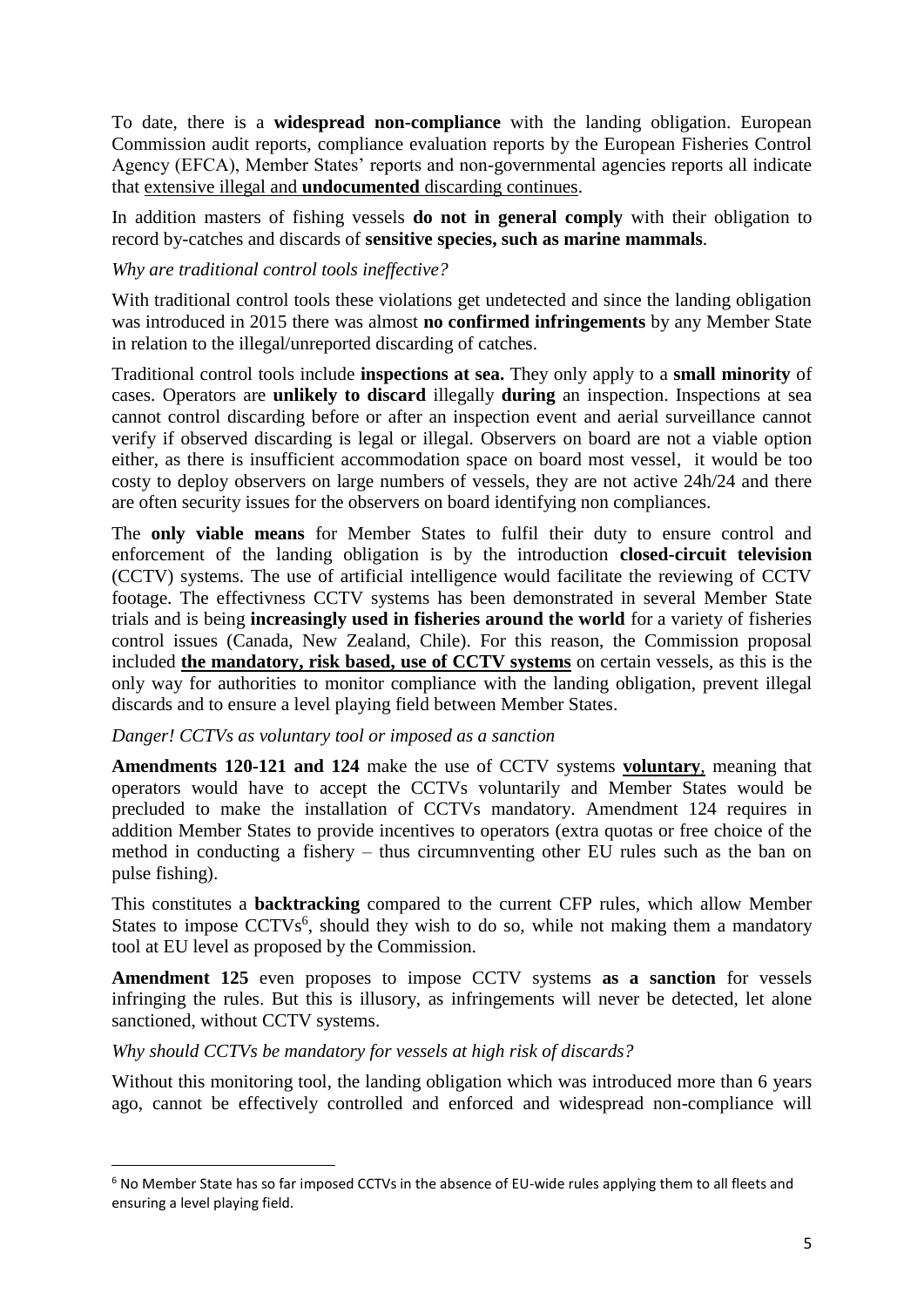continue. This **will result** in the continuation of **large scale illegal and unreported discarding** which will lead to overfishing.

To ensure the control of the landing obligation, CCTV systems **must be mandatory** on vessels which are at **high risk of discarding**. The technology is available and the European Fisheries Control Agency (EFCA) has developed a risk assessment methodology and a complete guidance document concerning the technical requirements, the installation and the operation of CCTV systems<sup>7</sup>.

CCTVs systems should be considered as a monitoring tool and **not as a sanction**. Effective control and enforcement of the landing obligation will promote compliance.

Under EMFAF support is available to the costs of the aquisition, installation and maintenance of CCTV systems at a level of 85% and in some cases 100% of these costs.

**For these reasons, it is essential that CCTVs systems are installed on all vessels which pose a significant risk of discarding. The technology exists and is continuously improved. Voluntary implementation, as has already been demonstrated, will lead to no result.**

### **3. Control of fishing fleet capacity**

*What is at stake?*

-<br>7

**Amendments 134, 135, 136 will limit the possibility to control of the engine power of fishing vessels, leading to an excess in fishing capacity and therefore overexploitation of resources.**

### *What is fishing capacity and why is it important?*

In order to avoid overexploitation of marine resources, the CFP foresees that the **capacity of Member States' fishing fleets must be limited and must match the resources available.**

The power of the engine of the fishing vessels is one factor defining fishing capacity in conjuction with gross tonnage, and these indicators are used to establish the size of the EU fishing fleet.

To make sure that the fishing capacity is not exceeded, the power of engines of fishing vessels must be certified and controlled. Operators can be tempted to manipulate the engine to increase its power in order to gain a competitive advantage and to catch larger quantities of fish (and illegally discard them), or to manipulate engine certification documents.

The accuracy of engine power is **crucial** for ensuring that the capacity limits of the Member States fleets are not exceeded, and **avoid overfishing of stocks**.

The results of a recent study conducted by the Commission on engine power<sup>8</sup> revealed a **widespread non-compliance** with engine power limitations across Member States, areas and

[https://www.efca.europa.eu/sites/default/files/Technical%20guidelines%20and%20specifications%20for%20t](https://www.efca.europa.eu/sites/default/files/Technical%20guidelines%20and%20specifications%20for%20the%20implementation%20of%20Remote%20Electronic%20Monitoring%20%28REM%29%20in%20EU%20fisheries.pdf) [he%20implementation%20of%20Remote%20Electronic%20Monitoring%20%28REM%29%20in%20EU%20fishe](https://www.efca.europa.eu/sites/default/files/Technical%20guidelines%20and%20specifications%20for%20the%20implementation%20of%20Remote%20Electronic%20Monitoring%20%28REM%29%20in%20EU%20fisheries.pdf) [ries.pdf.](https://www.efca.europa.eu/sites/default/files/Technical%20guidelines%20and%20specifications%20for%20the%20implementation%20of%20Remote%20Electronic%20Monitoring%20%28REM%29%20in%20EU%20fisheries.pdf)

<sup>8</sup> [https://op.europa.eu/en/publication-detail/-/publication/a867cbac-8e90-11e9-9369-](https://op.europa.eu/en/publication-detail/-/publication/a867cbac-8e90-11e9-9369-01aa75ed71a1/language-en/format-PDF/source-99423821) [01aa75ed71a1/language-en/format-PDF/source-99423821.](https://op.europa.eu/en/publication-detail/-/publication/a867cbac-8e90-11e9-9369-01aa75ed71a1/language-en/format-PDF/source-99423821)